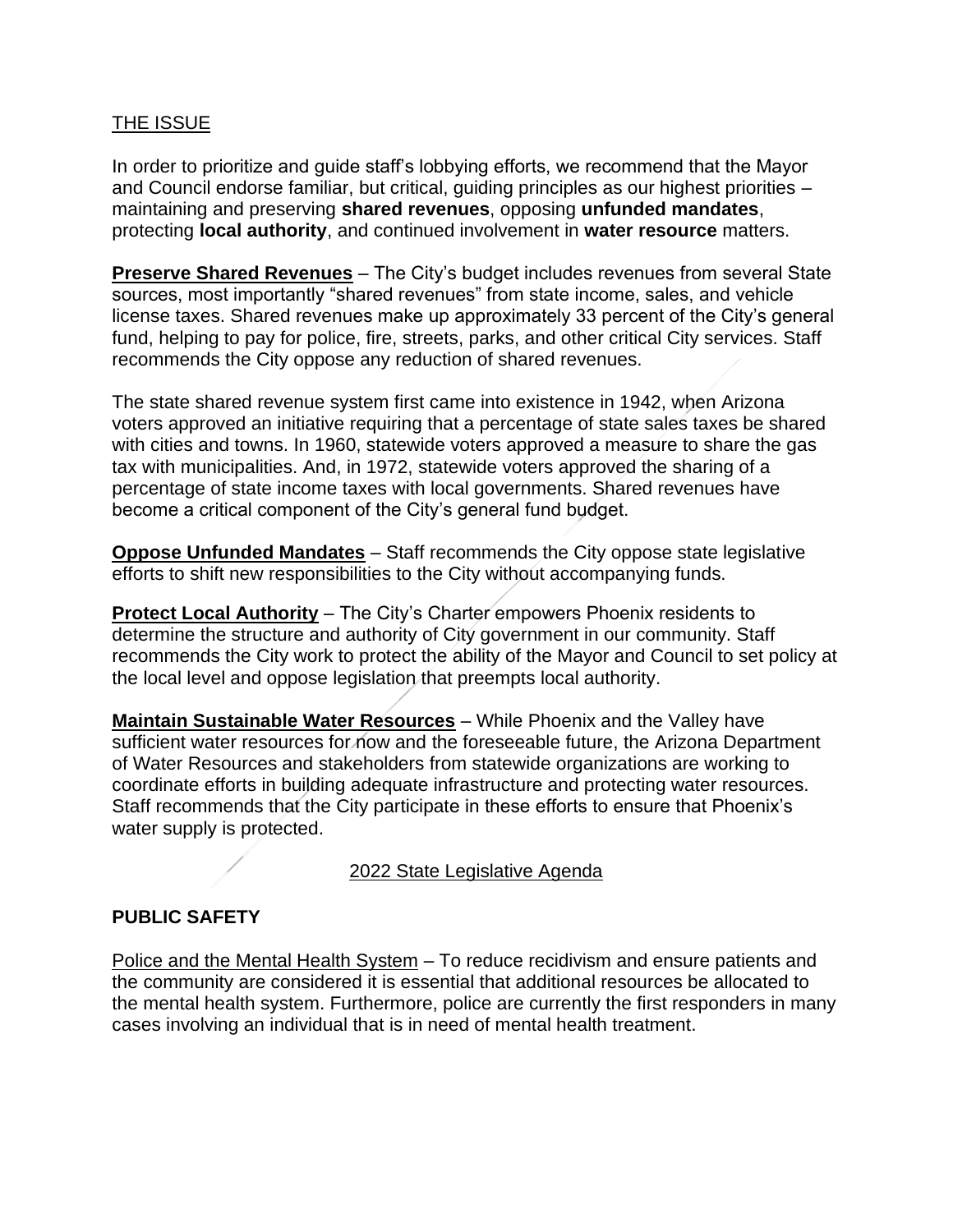**Staff recommends supporting efforts to allocate additional resources to the State's mental health system and to work on potential legislation that reduces the involvement of police in matters of care for mental health patients.**

Continued Public Safety Funding - While the protection of state shared revenue remains a priority, other public safety-related funds are also important to the City. The following contains a list of some of these funds:

- a. Continued funds for the Arizona Counter Terrorism Information Center (ACTIC).
- b. Authorization of monies for Internet Crimes Against Children (ICAC) investigations.

### **Staff requests authority to pursue these public safety-related funds.**

Authorized Transporters – Current law requires the use of peace officers for the transport of patients to evaluation agencies. This is the case even if the transport is from a health care facility and a different type of transport would be in the best interest of the patient and result in a more efficient use of law enforcement resources.

### **Staff recommends amending A.R.S. § 36-524 to permit an authorized transporter other than a peace officer to complete transportation of patients in need of evaluation for hospitalization.**

## **STREETS DEPARTMENT**

Increase or indexing of Gas Fuel Tax and Use Fuel Tax - The state taxes on gas and motor fuel have not been increased or indexed to adjust for inflation since 1991. Despite increases in the population and number of vehicles on the road, City revenues from these taxes have been offset. Over the years, there have been increases to fuel efficiency in vehicles and more vehicles that use alternative fuels that do not pay for their impact on the State's roadways. During this time, the State's and Phoenix's roadway system has grown significantly (in miles) while our roads have aged as well, putting a greater maintenance burden on Phoenix taxpayers. Despite other local and regional transportation funding options, there is a significant lack of funding across the State to adequately build and maintain our state's roadways, highways, and bridges.

The legislative change would explore ways to increase roadway infrastructure construction and maintenance funding at the state level through higher user fees. Potential changes could mirror similar funding changes made in states across the country over the past 5-7 years.

### **Staff recommends supporting efforts that lead to increased statewide funding for transportation infrastructure.**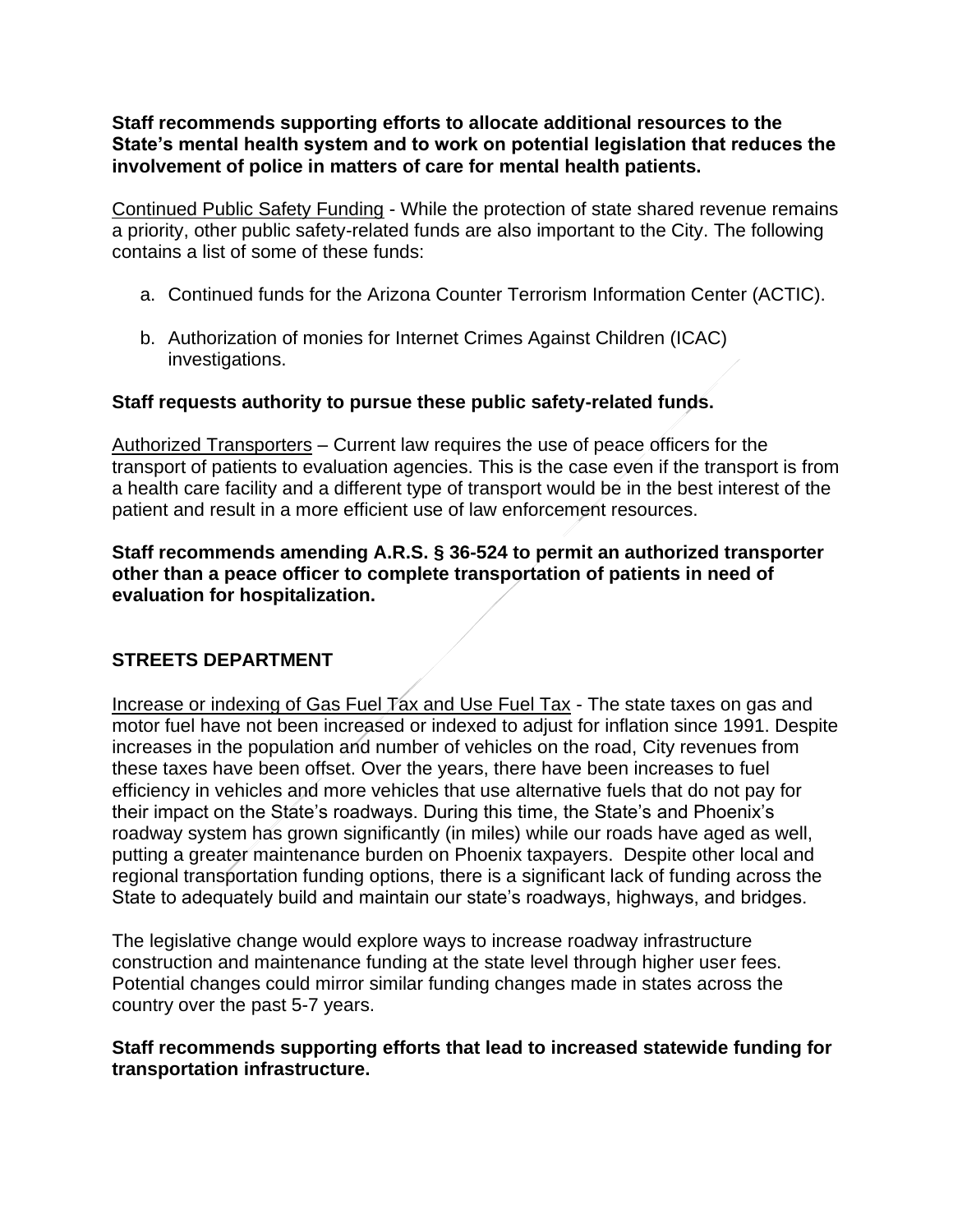Support Proposition 400 Extension – The voter-approved half-cent sales tax that supports transportation throughout the state is set to expire in 2025. Work has been underway to draft a proposal that would extend this tax to support future transportation development.

### **Staff recommends supporting efforts to extend Proposition 400.**

## **AVIATION**

Luke Air Force Base - Luke Air Force Base (Luke AFB) was established in 1941 on land donated to the federal government by the City. It has evolved in the decades since to become a major economic force in the Phoenix region, having a total economic impact of more than \$2 billion as reported by the Arizona Commerce Authority. The City partners with West Valley cities and Maricopa County to protect and enhance Luke AFB.

#### **Staff recommends opposing any legislation that negatively impacts the mission of Luke AFB.**

Protect the State Aviation Fund - The State Aviation Fund is funded by flight property tax, aircraft registration fees, and aviation fuel tax. Even though these are clearly user fees, more than \$114M was transferred from the State Aviation Fund into the State General Fund between 2002 and 2015 to make up for budget deficits. Every year, all three Phoenix-owned airports are eligible for, on average, approximately 2 million dollars each, which may be used for projects that improve airport safety, security and capacity. In addition, State Aviation Fund is used to fund airport development projects that may not otherwise be funded or are not eligible for FAA grants. The City of Phoenix should oppose any legislation that would divert money from the State Aviation Fund.

### **Staff recommends opposing any legislation that would divert money from the State Aviation Fund.**

**Airport Curb and Ground Transportation Regulations - Phoenix Sky Harbor International** Airport is a wholly self-sustaining business enterprise and must maintain the ability to generate commercial revenues sufficient to operate, maintain, and develop infrastructure to meet current and future demand. It must also maintain the authority to regulate its own terminals, curbs, and roadways to ensure safe and efficient provision of services to the public. Roadway and curb congestion continue to be a significant challenge for the airport. The ability to regulate the use of airport curbs and other facilities by commercial, for profit businesses is vital to the operation of a safe, selfsustaining, and customer-friendly airport operation.

### **Staff recommends monitoring and opposing any legislation that limits the ability of an airport to regulate or set its own fees for ground transportation businesses or any commercial operation on its property.**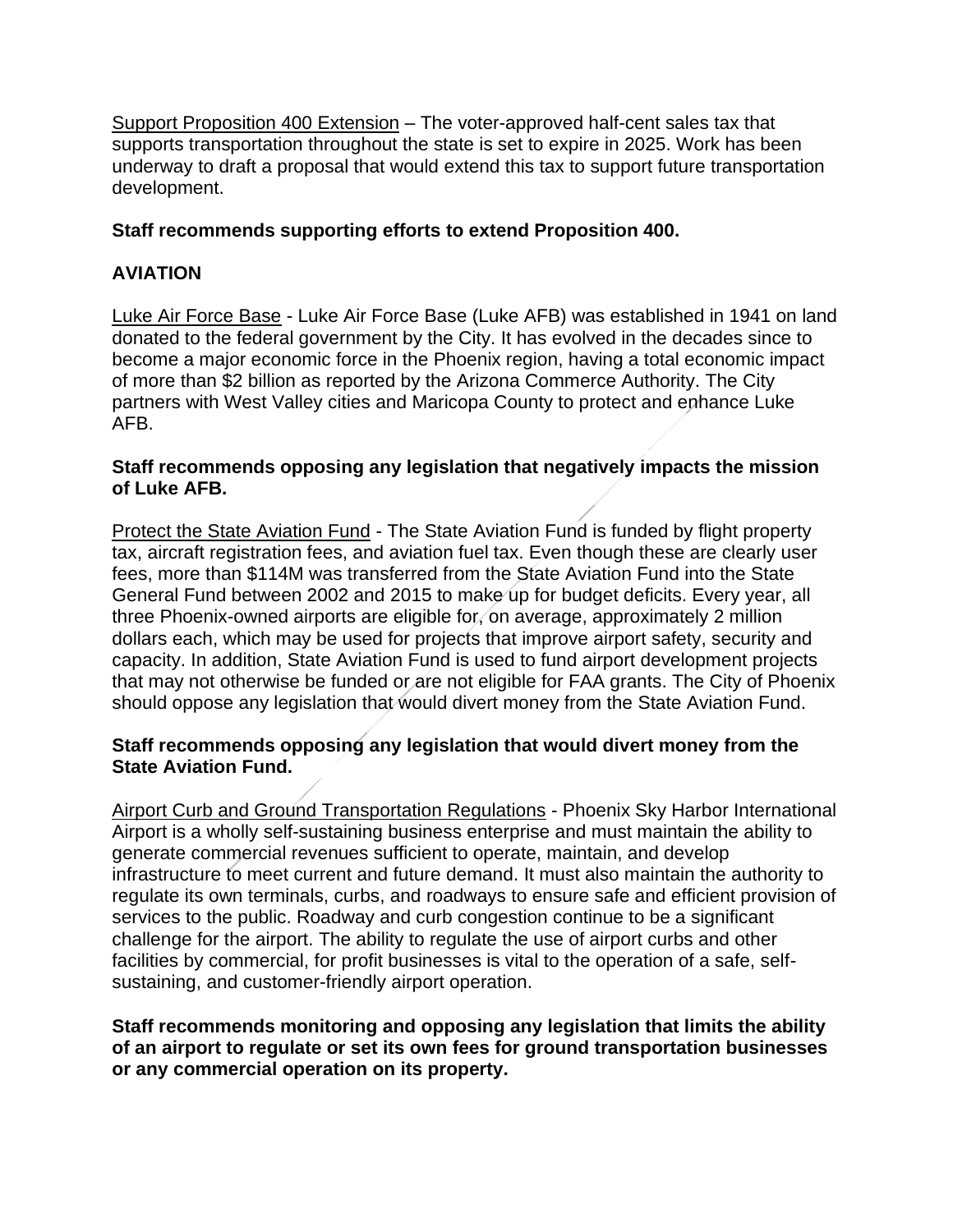Air National Guard - The Arizona Air National Guard 161<sup>st</sup> Refueling Wing occupies approximately 70 acres on the south side of Phoenix Sky Harbor International Airport. The operation is heavily subsidized by the City of Phoenix Aviation Department and the guard pays a nominal rent. The Arizona Air National Guard now needs to expand its footprint at Phoenix Sky Harbor in order to accept new refueling tankers. The base serves as a state-wide economic asset and operates under the jurisdiction of the Governor of Arizona. Federal grant assurances prohibit the City of Phoenix Aviation Department from paying for development costs that solely benefit a tenant unless that money is recovered.

### **Staff recommends advocating for the State of Arizona to provide compensation for the cost of enabling development activities to support the Air National Guard expansion.**

Affordable Clean Energy - Phoenix Sky Harbor International Airport is actively working toward achieving net zero carbon emissions. Over 90% of the airport's current carbon footprint (exclusive of aircraft emissions) is attributable to power generation and consumption. The most important resource to achieve net zero carbon emissions is access to affordable clean energy.

**Staff recommends monitoring and opposing any attempt to block opportunities for competition in the supply of renewable energy and supporting any programs that would provide funding or incentives for development and implementation of sustainable energy or technology, including electric vehicles, charging stations, and related infrastructure.**

## **NEIGHBORHOODS & QUALITY OF LIFE**

Short-term Rentals - Over the past several years, short-term rentals have become popular, but they have also led to unintended consequences for neighborhoods. Issues arise when renters take advantage of the benefits of a residential home but do not have the same accountability as a long-term renter or owner. Furthermore, the rise of shortterm rentals has reduced the availability of housing options and a loss of economic benefits derived from hotels and other tourism revenues. To address concerns, the Legislature passed HB 2672 (vacation rentals; short-term rentals; regulation) during the 2019 legislative session. While this was a step in the right direction it did not address all the local concerns.

### **Staff recommends supporting efforts that continue to allow local or state regulation of short-term rentals that would address issues.**

Homelessness - Across the country and in the City of Phoenix, the number of unsheltered individuals and families experiencing homelessness has increased significantly with the COVID-19 pandemic exacerbating the plight of those experiencing homelessness. The Emergency Solutions Grant (ESG), allocated through a formula by the U.S. Department of Health and Human Services, is one of the City's primary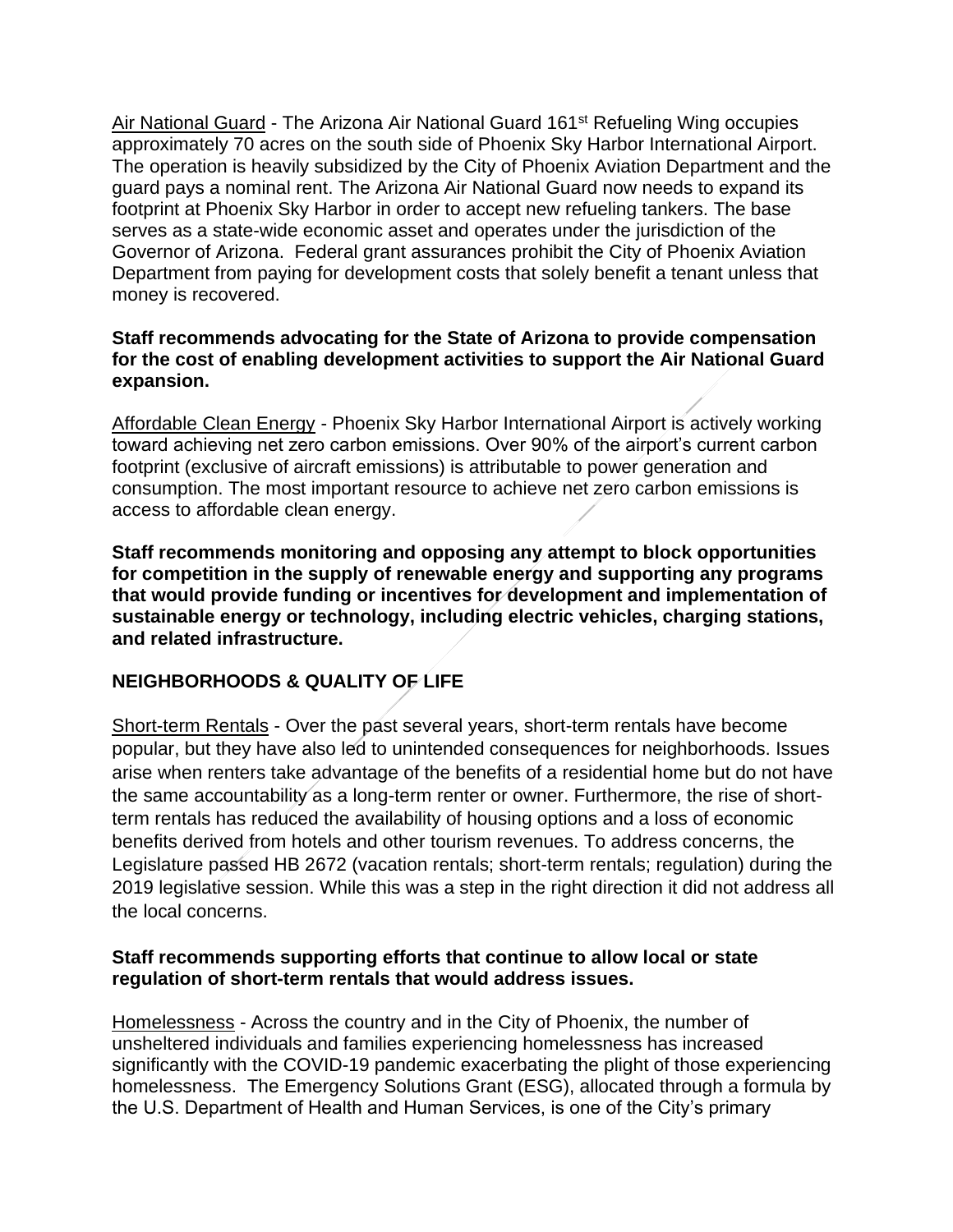sources of funding dedicated to individuals and families experiencing homelessness. ESG funds support the following types of services for youth, Veterans, individuals, and families experiencing homelessness:

- Street Outreach. Outreach workers connect individuals/families to coordinated entry, emergency services, and shelter.
- Diversion and prevention. Prevention assistance aids households in preserving their current housing situation while diversion prevents homelessness by helping individuals/families identify immediate alternate housing arrangements
- Emergency shelter. Individuals/families experiencing a housing crisis or fleeing an unsafe situation need to find a place to stay, quickly. Emergency shelter and interim housing can fill this role.
- Permanent supportive housing. Permanent supportive housing provides long term housing subsidies coupled with supportive (wrap around) services for those who are chronically homeless.
- Rapid re-housing. Rapid rehousing works with landlords to assist individuals/families locate appropriate housing, provide short-term financial support, and helps ensure individuals/families remain housed through supportive services, largely focused on employment.

### **Staff recommends supporting continued and increased funding for ESG. A reduction in ESG would result in a decrease of homeless services at a time when the need continues to increase to provide resources to end homelessness.**

Housing Trust Fund – Demand for affordable housing continues to increase in Maricopa County. The State Housing Trust Fund (HTF) was established in 1988 by the Legislature to provide a flexible funding source to help meet the housing needs of lowincome families in Arizona. The Housing Trust Fund is used throughout the state to financially support services such as rental assistance, foreclosure and eviction prevention, construction for affordable housing and emergency transitional housing needs. Restoring funding would provide much needed flexible dollars to support various housing programs across Arizona. At its peak in 2007, the HTF received \$40 million and provided housing relief for more than 12,000 households. A large source of the Housing Trust Fund's budget was derived from the sale of unclaimed property until 2010, when recession-era cutbacks resulted in an annual \$2.5 million cap on the HTF's main source of financing. Housing recommends supporting efforts to continue funding the Housing Trust Fund and efforts that adequately address the affordable housing issue.

### **Staff recommends supporting efforts to continue funding the Housing Trust Fund and efforts that adequately address the affordable housing issue.**

Veterans Affairs Supportive Housing - The Housing Department currently has an allocation of 903 U.S. Department of Housing and Urban Development (HUD) Veterans Affairs Supportive Housing (VASH) program vouchers. HUD-VASH is a collaborative program between HUD and the U.S. Department of Veterans Affairs (VA) that combines HUD housing vouchers with VA supportive services to help Veterans who are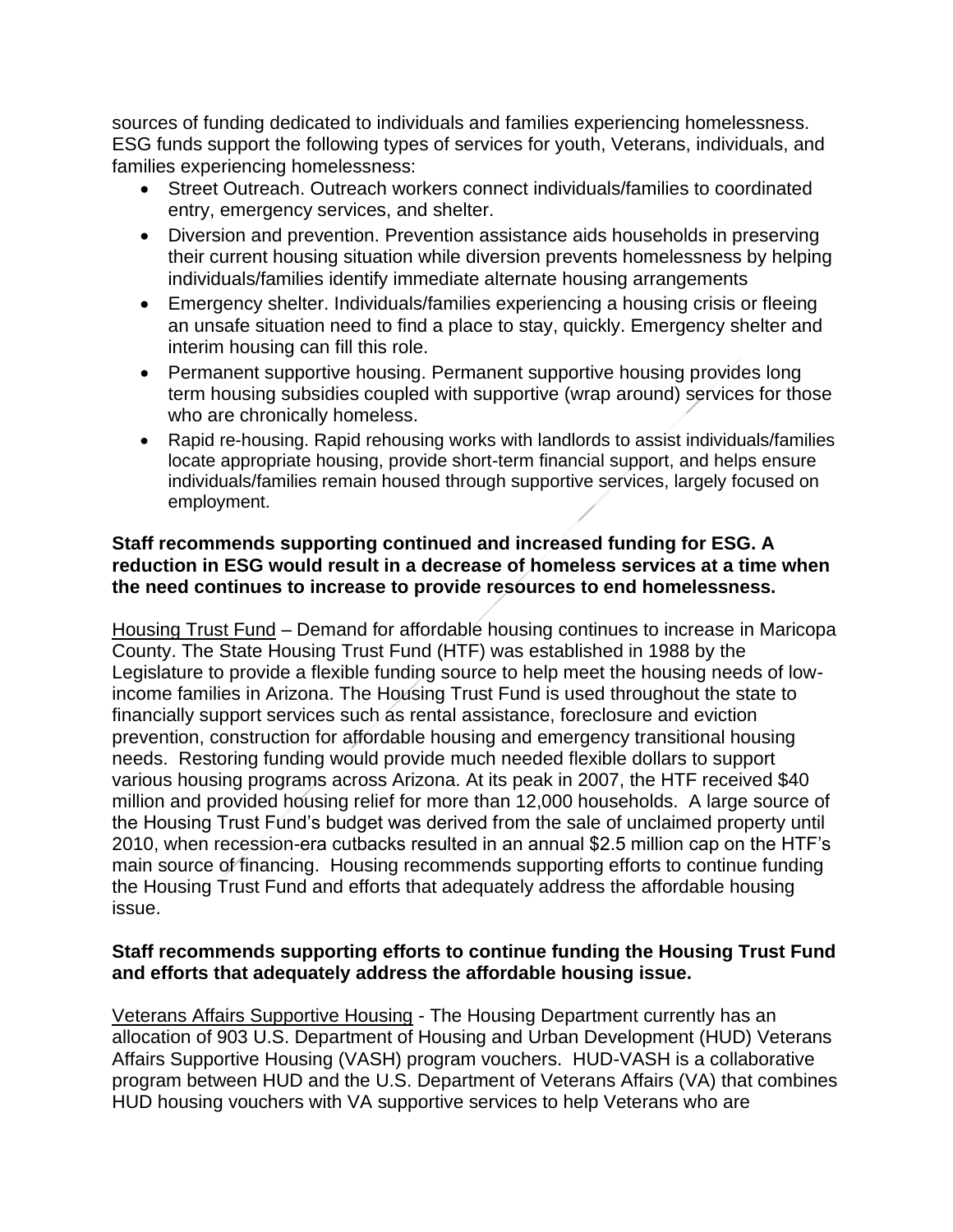homeless, and their families, find and sustain permanent housing. The Housing Department vouchers provide housing to homeless veterans through case referrals from the VA. Due to limited staffing at the local VA, new referrals and processing of active referrals is delayed. The House of Representatives introduced House Bill (HB) 2035 which specifically appropriates an additional \$1.2 million from the state general fund to the department of veterans' services to hire additional benefits counselors.

### **Staff recommends supporting HB 2035 to hire more VA counselors to help decrease the turnaround time and more seamlessly connect homeless Veterans and their families to much needed housing and supportive services.**

Street Feeding - Street feeding, while often well-intentioned, can result in negative impacts for people experiencing homelessness and the surrounding community, especially if that food is not prepared within the standards outlined by the state in order to ensure health and sanitation. By allowing this loophole, our most vulnerable residents are put at more risk by those who may or may not be well-intentioned—especially during the health crisis resulting from the COVID-19 pandemic.

### **Staff recommends revising ARS 36-136.I.4.a and Arizona Administrative Code R9- 8-118 to add language that differentiates between excluded food served at a noncommercial social event, such as a potluck, from food served to the general public or targeted non-associated populations, such as those experiencing homelessness, which should be included.**

Arizona Commission on the Arts - The Arizona Commission on the Arts is an agency of the State of Arizona whose mission is to create opportunities for all Arizonans to participate in and experience the arts. The Commission awards grants and works to cultivate sustainable arts communities and promote statewide public access to arts and cultural activities. The Commission provides nearly \$1 million in grant funding to Phoenix-based organizations annually. The Commission primarily relies on the state general fund to accomplish its goals. In fiscal years 2021 and 2022, the agency has not received a general fund appropriation but was funded through CARES Act funding in FY21 and ARPA funding in FY22. The Commission currently requests the State include a \$5 million appropriation in the next fiscal year budget. In addition, the Arizona Commission on the Arts will have its reauthorization hearing in the next legislative session. The last reauthorization was in 2012, and the Commission was renewed for ten years. The Arizona Commission on the Arts grantmaking supports and cultivates sustainable arts communities and promotes public access to arts and cultural activities. Grant funding is made in every county of the state, distributed equitably to large and small organizations, and supports arts education in communities with limited access. Arizona Commission on the Arts is eligible for a partnership grant through the National Endowment for the Arts (NEA), an independent federal agency. The NEA grant is only accessible if the State of Arizona matches the federal government's contribution.

### **Staff seeks the authority to support funding for the Arizona Commission on the Arts.**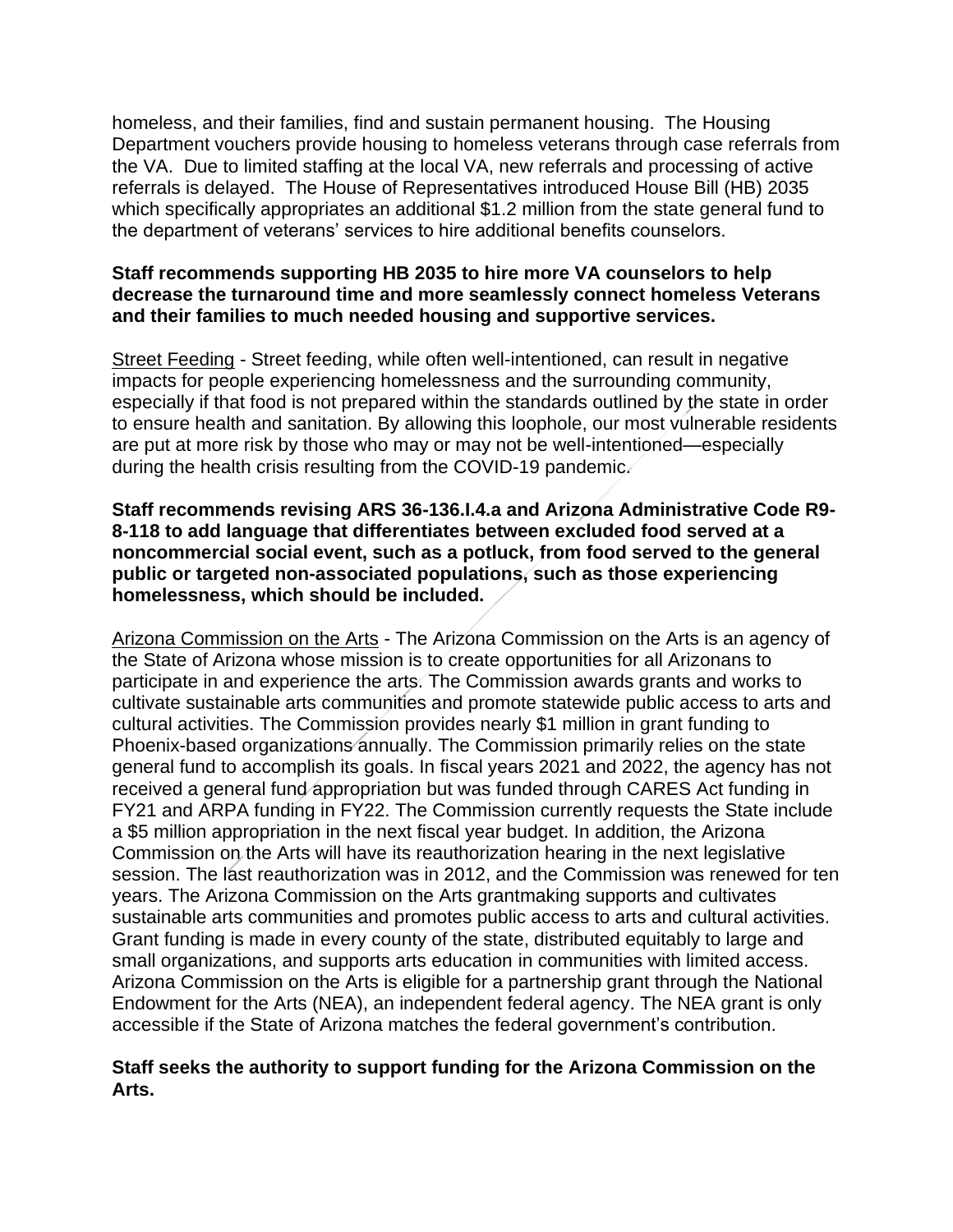# **ENVIRONMENTAL PROGRAMS**

Water Quality Assurance Revolving Fund (WQARF) – The WQARF program was created in 1986 by the State to support the Arizona Department of Environmental Quality (ADEQ) identify, prioritize, assess and resolve threats of contaminated soil and groundwater sites in the state. Currently, WQARF should be funded as stipulated by statute, A.R.S. § 49-282, at \$15 million from the Corporate Income Tax (CIT). Over the years, WQARF has been underfunded and last year it was funded via other ADEQ funds, not the CIT. A lack of appropriate funding for WQARF means that contaminated groundwater is not being adequately cleaned.

## **Staff recommends supporting efforts to fund WQARF as stipulated in statute**

# **FINANCE**

Convention Center Revenue - Under ARS § 9-626, the Arizona Auditor General is required to conduct an annual economic analysis of Convention Center activity and the resulting impact to the State General Fund. Between 2009 and 2020 the Convention Center Expansion Project has generated a total of \$226,078,00 in qualified event and construction impact revenue to the State General Fund. The state has distributed \$195,384,100, equating to a net State General Fund impact of \$30,693,900. As a result of the global COVID-19 pandemic the net State General Fund impact was reduced by almost \$17 million from the previous year. When the original legislation was created it was never envisioned an event such as the global COVID-19 pandemic would have such a far-reaching impact on the convention industry. The latest economic impact analysis of the Convention Center activity shows that while calendar year 2020 was severely impacted it is expected that 2021 will continue to be impacted by the pandemic. The impact of the global COVID-19 pandemic has been beyond the control of the Convention Center. Legislative action on this issue would avert a situation where the State could withhold their portion of debt service payments for the Convention Center expansion project.

### **Staff recommends seeking legislative action which would hold them harmless for the impact the global COVID-19 pandemic has had on the State General Fund revenues as it relates to Convention Center event activity.**

Increase State Reimbursement Cap for Semiconductor Infrastructure - Currently, there are only two cities that have qualifying "manufacturing facilities" under ARS 42-5032.02: Chandler (with the Intel facility) and now Phoenix (for the facility that TSMC is building). Chandler has obtained about \$7 million under the statute, and Phoenix just executed the intergovernmental agreement with ADOR to start obtaining money for its public infrastructure work. Because of the \$50 million total cap, Phoenix only will be able to get \$43 million, and Chandler will further cut into that amount for work it is doing related to Intel's expansion. Modifying the cap will prevent Chandler and Phoenix from competing to complete their infrastructure projects, and allow for the additional expansion of the